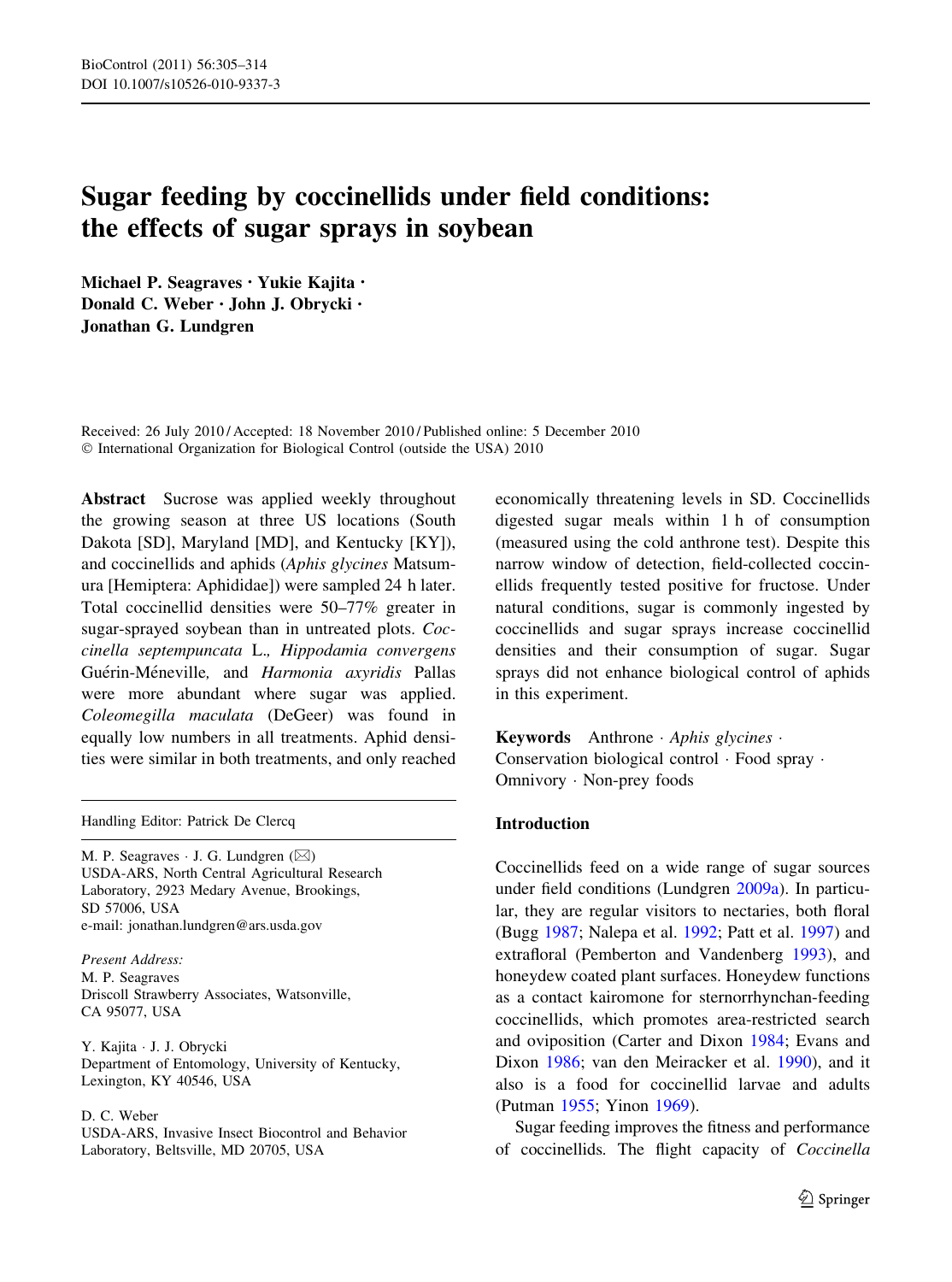septempunctata L. is increased by sugar feeding (Nedved et al. [2001\)](#page-8-0). In the absence of prey, sugar consumption can increase the survival and longevity of coccinellids (Matsuka et al. [1982;](#page-8-0) Dreyer et al. [1997](#page-7-0); Lundgren [2009a\)](#page-8-0). Feeding on simple carbohydrates alone cannot support coccinellid reproduction, but diets that contain both sugar and prey improve fecundity and other adult performance measurements compared to prey alone (Evans [2000;](#page-7-0) Lundgren [2009a](#page-8-0)). Specifically, sugar consumption reduces preoviposition period and increases survival, while decreasing egg resorption during reproductive diapause (Smith and Krischik [1999](#page-8-0); Reznik and Vaghina [2006\)](#page-8-0).

Supplementation of available sugar in cropping systems has long shown potential as a means of attracting, conserving and enhancing natural enemies in cropland. Methods of sugar provisioning include planting non-crop plants that produce nectar near crop fields, selection of nectaried crop varieties, and applying food sprays (Lundgren [2009b\)](#page-8-0). Techniques such as habitat manipulations that provide nectarbearing plants (Agnew et al. [1982](#page-7-0); Bugg et al. [1991](#page-7-0); Patt et al. [1997\)](#page-8-0), and application of food sprays (Hagen et al. [1970;](#page-8-0) Wade et al. [2008;](#page-8-0) Lundgren [2009b;](#page-8-0) Obrycki et al. [2009](#page-8-0)) increase coccinellid densities. But no studies have attempted to quantify the degree to which these sugar-augmentation strategies affect the feeding behavior of coccinellids under natural conditions, or indeed whether coccinellids consume sugar in the field at all.

In this study we examined the numerical and feeding response of selected predaceous coccinellid species to weekly applications of sucrose in soybean at three locations across the United States. Soybean was selected as an experimental system because it is a major component of the landscape in the United States, and coccinellids are important predators of the invasive soybean aphid, Aphis glycines Matsumura (Hemiptera: Aphididae). Specific hypotheses that we tested are that (1) common agricultural coccinellids regularly consume sugar under natural conditions, and (2) early-season sugar sprays aggregate coccinellids to soybean fields, and delay the onset of soybean aphid populations. To test these hypotheses, field sampling was paired with gut content analysis using the cold anthrone test as applied recently for other natural enemy groups (Heimpel et al. [2004](#page-8-0); Lee et al. [2006;](#page-8-0) Taylor and Pfannenstiel [2008](#page-8-0)). Our intent was to provide information on how an important predator group responds to a common nutrient in agroecosystems, and to determine if this feeding behavior can be exploited to improve biological control of a serious crop pest.

## **Methods**

## Field

Coordinated research was replicated at locations in Kentucky (KY), Maryland (MD), and South Dakota (SD). In SD, research was conducted at the Eastern South Dakota Soil and Water Research Farm near Brookings, SD (latitude, longitude: 44.348, -96.811). Soybean (var. Asgrow 1702) was planted on 15-May 2009. In Kentucky at Spindle Top Farm (latitude, longitude: 38.13, -84.52) soybean (Asgrow 4605) was planted on 22-May 2009. In Maryland soybean (var. Doeblers TS219OR) was planted at North Farm, Beltsville Agricultural Research Center (latitude, longitude:  $39.034$ ,  $-76.932$ ), on 2-June 2009. At all locations row spacing was 76 cm and glyphosate was applied for weed control. Plots  $(5 \times 5 \text{ m each})$  were arranged in a randomized complete block design with three replicates in KY and MD and four in SD. These plots were embedded in larger soybean fields with at least 50 m separating plots.

At all locations, weekly applications of 15% sucrose solutions (790 l  $ha^{-1}$ , total volume of 2 l) were evenly applied to the sugar-sprayed plots beginning on 22-June 2009 (SD and KY) and 6-July 2009 (MD). Sugar was reapplied until soybean aphids exceeded the economic injury level of 690 aphids per plant (Ragsdale et al. [2007](#page-8-0)) in SD. Plots were sampled on days without rain, after the morning dew had left the plants (i.e., in the afternoon).

Sampling and lady beetle collection

All plots were sampled for insects 24 h after sugar application using whole plant counts for soybean aphids and sweep samples for coccinellids. To maximize efficiency during aphid sampling, 20 randomly selected plants per plot were examined when 0–80% of plants were infested, ten plants when 81–99% of plants were infested, and five plants were sampled at 100% aphid infestation. Fifty sweep samples (38 cm diameter sweep net) were collected in each plot and coccinellids were counted and identified to species.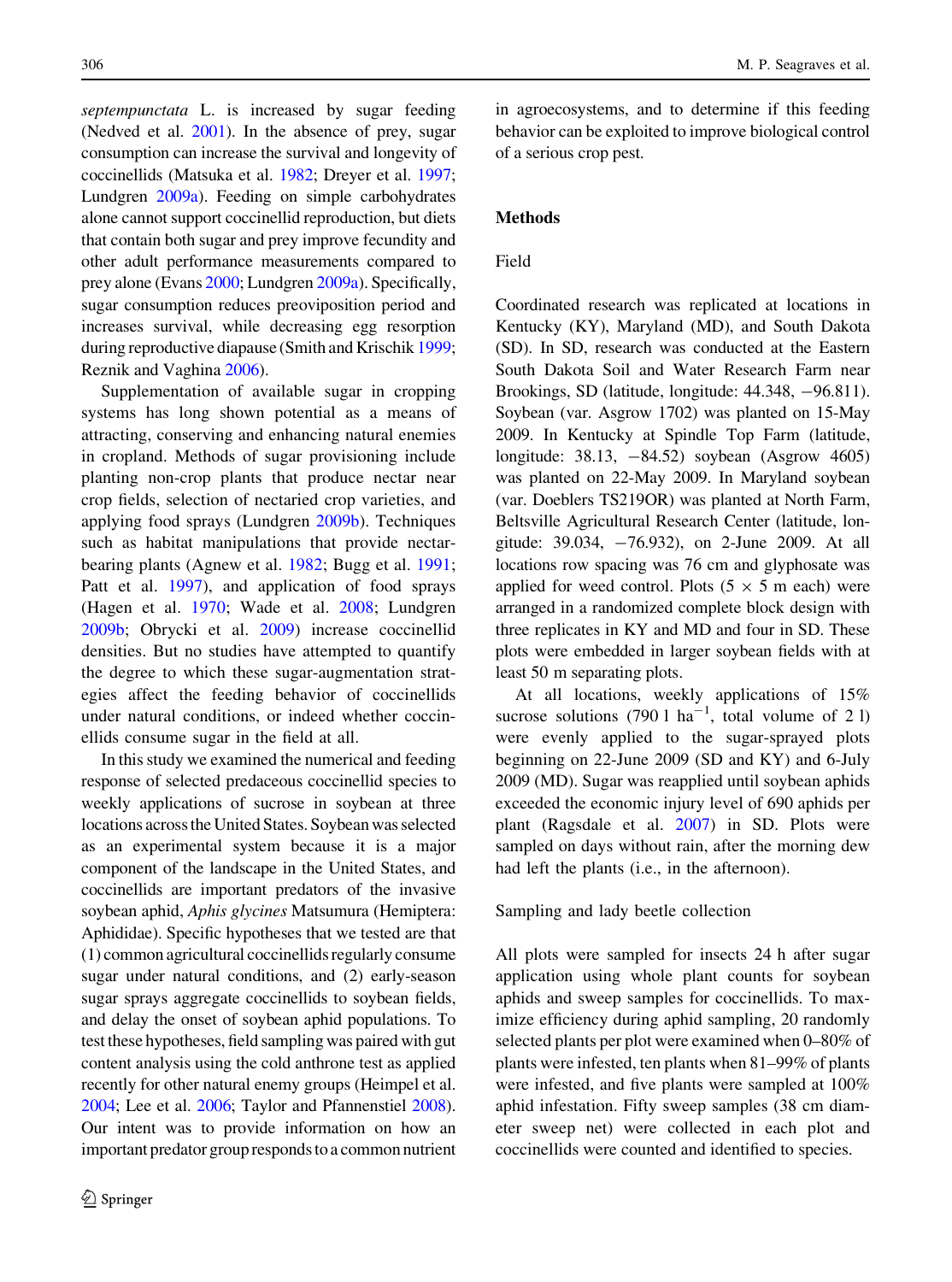Aphids per plant and lady beetles per 50 sweeps were square-root transformed for each location, and treatment means were compared using repeatedmeasures ANOVA (with treatment as the betweensubject variable and sample date as the withinsubjects variable). Additionally, seasonal sums of total lady beetles captured per plot at each location, and individual lady beetle species per plot at each location, were compared between treatments and among study locations using two-factor ANOVA (with treatment and location as factors).

All adult lady beetles were placed in individual 1.5 ml centrifuge tubes and stored on dry ice as they were transported to the laboratory. The samples were then stored at  $-20^{\circ}$ C until their guts were analyzed. In SD, each plot was visually examined for 4 min after sampling, and all lady beetles were hand-collected and the guts of these beetles were also analyzed. Also in SD, coccinellids were collected from other habitats (e.g., wheat, field margins) and tested for sugar feeding.

## Anthrone test for detection of sugar feeding

Gut content analyses of sugar contents were conducted using methods of van Handel [\(1985](#page-8-0)). Thawed coccinellids were rinsed in water to remove any sugar contamination. The entire gut was then dissected in Ringer's solution  $(0.75 \text{ g NaCl}_2, 0.35 \text{ g KCl}, 0.28 \text{ g})$  $CaCl<sub>2</sub>$  in 1 l H<sub>2</sub>O) using heat-sterilized tools, and the excised gut was placed directly into 50  $\mu$ l of 2% sodium sulphate buffer. The guts were ground using a sterile, plastic pestle after the addition of  $450 \mu l$  of methanol–chloroform (2:1). Samples were centrifuged at 13,200 rpm for 4 min, and the supernatant was split between two glass test tubes (200  $\mu$ l each). The fluid in each subsample was evaporated to  $25 \mu l$  at  $90^{\circ}$ C. Samples were cooled to room temperature, and the subsamples were mixed with either  $975 \mu$  of anthrone reagent (318 mg of anthrone [Sigma–Aldrich #319899] dissolved in diluted sulfuric acid [152 ml sulfuric acid and 60 ml water]) or diluted sulfuric acid solution (152 ml sulfuric acid and 60 ml water), and then were incubated at  $34^{\circ}$ C in a sand bath for 1 h. At this temperature the anthrone reagent changes from yellow to dark green/blue exclusively when in contact with fructose. An aliquot  $(200 \mu l)$  of each sample was placed on a 96-well plate and optical density was read at 630 nm using a spectrophotometer ( $\mu$ Quant, BioTek Instruments Inc., Winooski, VT, USA). The absorbance of the subsample that received sulfuric acid only (i.e., background absorbance) was subtracted from the value of the subsample that received anthrone reagent. Lady beetles of each species (consolidated from at least 25 individuals) were starved for 24 h, and their guts were dissected and centrifuged as described above to be used as negative controls (e.g., unfed controls). At least two wells of each negative control (of each lady beetle species) were included on each plate, and the standard deviation of this control series was calculated for each beetle species on each plate. A sample was considered positive for fructose if the difference in the optical density of the sample exceeded that of its no-anthrone control difference by a threshold value (specifically, three times the standard deviation of the starved beetle control series for each plate, e.g., Lee et al. [2006](#page-8-0); Harwood et al. [2007](#page-8-0)).

The mean proportion of coccinellids testing positive for fructose was tested on arcsine-transformed proportions using a two-factor ANOVA (location and treatment being the factors). This test was not conducted for KY as too few individuals were collected from the untreated plots to serve as a comparison to those collected in the sugar-sprayed soybean.

## Sugar feeding laboratory assay

Independent laboratory feeding assays were performed to determine the relative rates of fructose digestion by targeted coccinellids (i.e., C. septempunctata, Coleomegilla maculata [DeGeer], Harmonia axyridis Pallas, and Hippodamia convergens Guérin-Méneville). Coccinellids were starved individually in 4-cm diameter plastic Petri dishes for 24 h prior to the assay (they were only provided a watersaturated cotton wick). Each beetle was fed a 15% sucrose solution for ten uninterrupted seconds. Individuals (10–12 per time increment) were then placed in clean 1.5-ml centrifuge tubes and randomly assigned an execution time of 0, 0.5, 1, 2, 4, and 6 h post-ingestion. At the designated times, beetles were frozen at  $-20^{\circ}$ C, where they remained until they were subjected to the cold anthrone test (as described above). Ten to twelve individuals from each species were starved for 24 h and subjected to the same procedures as those fed sugar solution. The absorbance of these negative controls plus three times their standard deviation was used as a threshold value to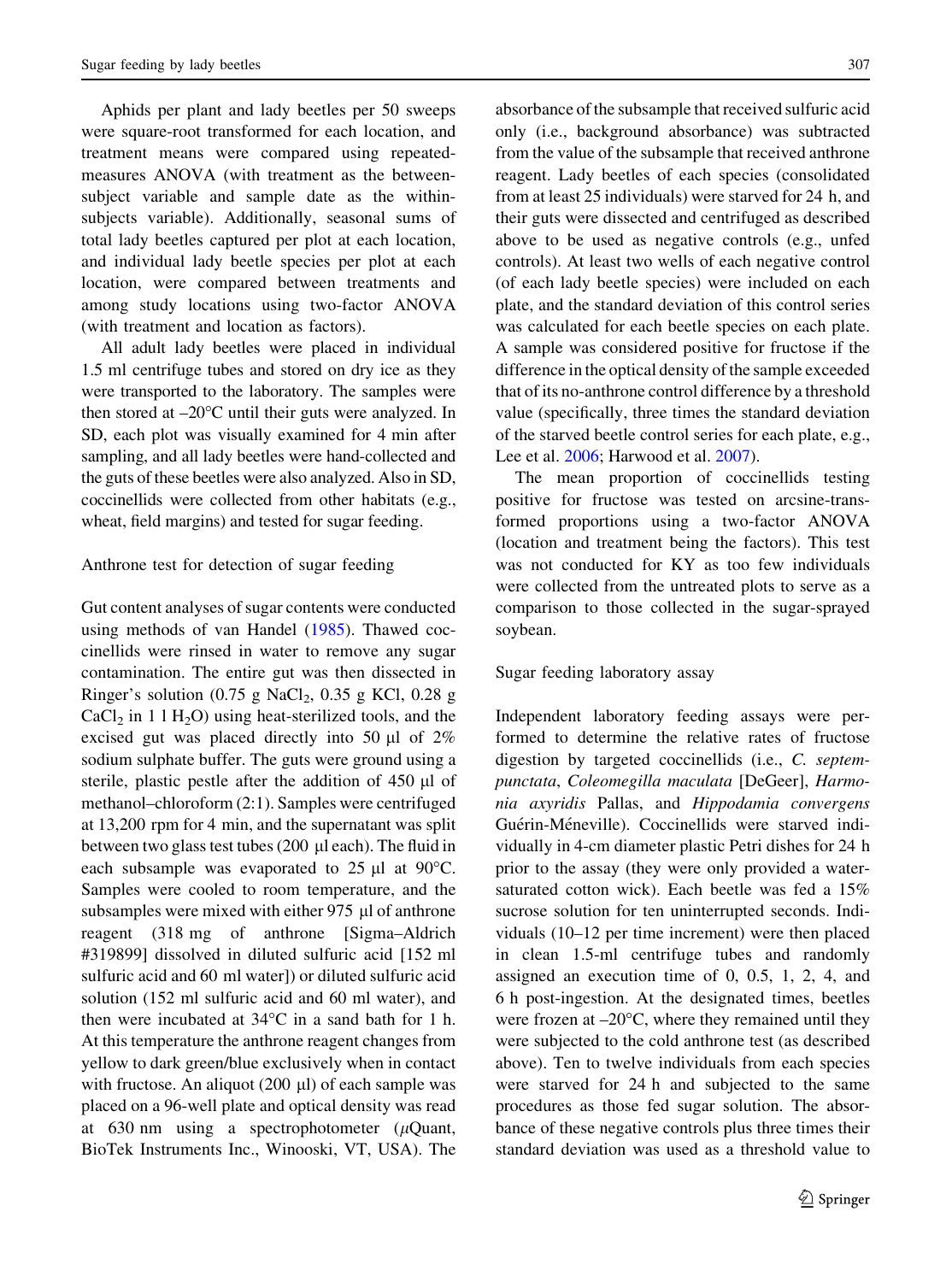determine how long sugar could be detected in an individual after a small sugar meal.

## Results

Numerical response of aphids and coccinellids to sugar sprays

More adult lady beetles were collected in the sugarsprayed treatments than in the unsprayed treatments, although there were differences among locations (treatment:  $F_{1,14} = 46.26$ ,  $P < 0.01$ ; location:  $F_{2,14} = 12.44, P < 0.01$ ; interaction:  $F_{2,14} = 2.80$ ,  $P = 0.09$ . Specifically, more coccinellids were collected in the sugar-sprayed treatments in SD  $(F_{1,6} = 50.74, P < 0.01)$  and KY  $(F_{1,4} = 35.64,$  $P<0.01$ ), but numbers were similar in the two treatments in MD ( $F_{1,4} = 3.21, P = 0.15$ ; Fig. 1). In both SD and KY there was a significant effect of sample date on coccinellid density (KY:  $F_{7,28} = 4.67$ ,  $P < 0.01$ ; SD:  $F_{7,42} = 9.61, P < 0.01$ , but sample date interacted with the observed treatment effect only in SD (KY:  $F_{7,28} = 2.21$ ,  $P = 0.06$ ; SD:  $F_{7,42} =$ 9.00,  $P < 0.01$ ; Fig. 1).

Lady beetle species responded differently to the application of sugar. Coccinella septempunctata (treatment:  $F_{1,14} = 37.09$ ,  $P < 0.01$ ; location:  $F_{2,14} =$ 57.21,  $P < 0.01$ ; interaction:  $F_{2,14} = 4.2, P = 0.04$ ), H. convergens (KY and SD only) (treatment:  $F_{1,13} =$ 42.46,  $P \lt 0.01$ ; location:  $F_{1,13} = 49.54$ ,  $P \lt 0.01$ ; interaction:  $F_{1,13} = 27.23, P < 0.01$ , and H. axyridis (treatment:  $F_{1,14} = 26.19, P < 0.01$ ; location:  $F_{2,14} =$ 23.75,  $P < 0.01$ ; interaction:  $F_{2,14} = 9.16, P < 0.01$ ) were more abundant in the sugar-sprayed soybeans than in the untreated plots (Table [1](#page-4-0)). Only in SD, where *H. convergens* was relatively abundant, did we detect increased densities of this species in the sugarsprayed soybean. Harmonia axyridis was more abundant in the sugar-sprayed soybean in both KY and SD, but this difference was not seen in MD. Conversely, numbers of C. maculata were unaffected by sugar availability (treatment:  $F_{1,14} = 0.10, P =$ 0.76; location:  $F_{2,14} = 1.22$ ,  $P = 0.32$ ; interaction:  $F_{2,14} = 0.76$  $F_{2,14} = 0.76$  $F_{2,14} = 0.76$ ,  $P = 0.48$ ; Table 1). The densities of other coccinellid species sampled (see Table [1](#page-4-0)) were similar between sugar-sprayed and untreated soybean in all field locations (treatment:  $F_{1,14} = 2.47$ ,  $P =$ 



Fig. 1 Mean  $(+SE)$  seasonal abundance of lady beetles in sugar sprayed (hatched bars) and untreated (bold bars) soybean. '\*' represents that treatment means are significantly different on that sampling date ( $\alpha = 0.05$ )

0.14; location:  $F_{2,14} = 1.51$ ,  $P = 0.25$ ; interaction:  $F_{2,14} = 1.60, P = 0.24.$ 

Coccinellid larvae were only sampled in MD and SD, and only on the final two sampling dates. There were more larvae collected in SD than MD but no difference was detected between treatments (treatment:  $F_{1,10} = 0.01, P = 0.94$ ; location:  $F_{1,10} = 4.89$ ,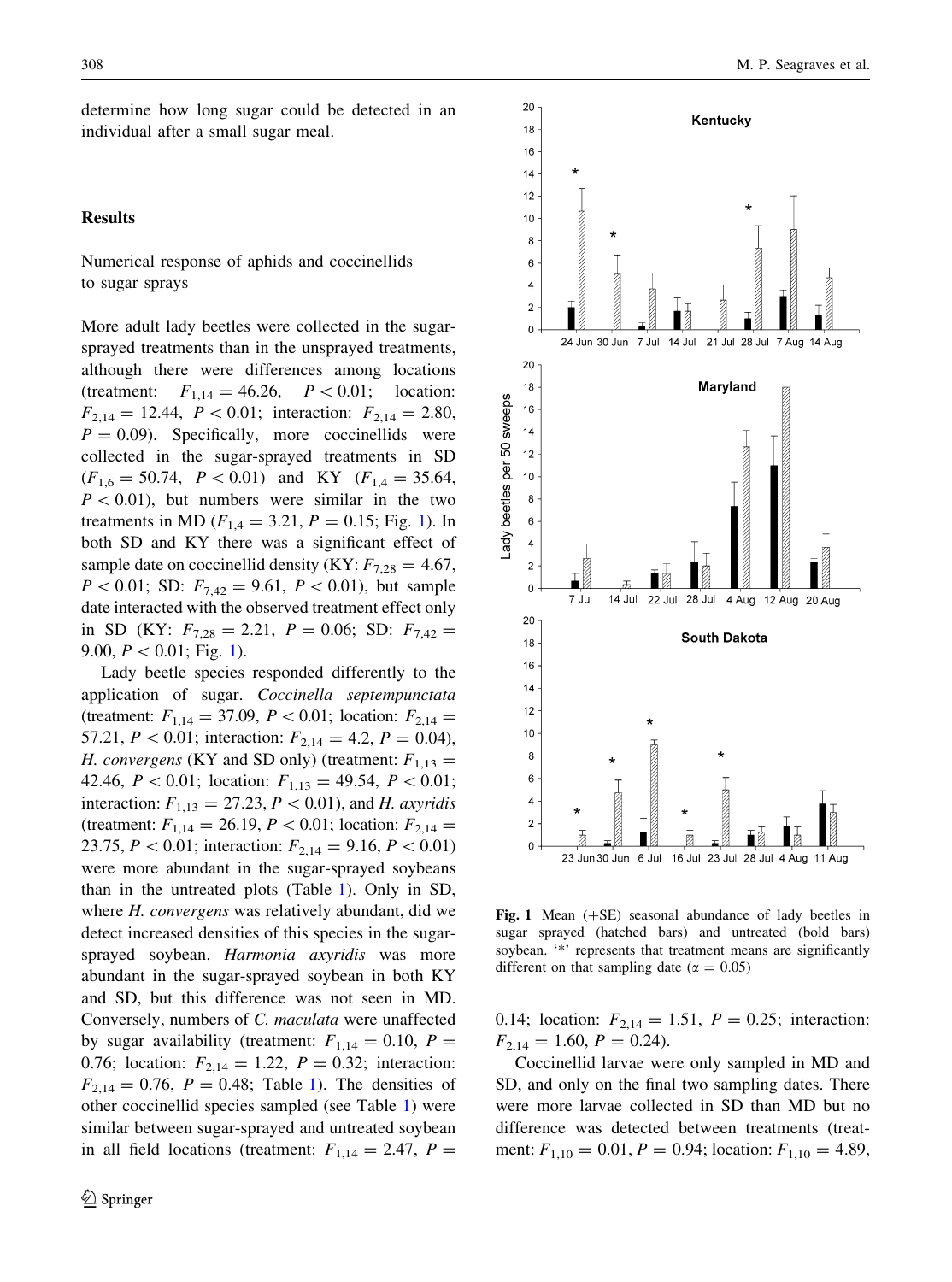<span id="page-4-0"></span>

|  |  | <b>Table 1</b> Mean $(\pm SE)$ seasonal abundance of lady beetle species and mean frequency of positive detection of sugar feeding in |  |  |  |  |  |  |  |
|--|--|---------------------------------------------------------------------------------------------------------------------------------------|--|--|--|--|--|--|--|
|  |  | soybean treated with a sugar spray and untreated soybean in three states                                                              |  |  |  |  |  |  |  |

| <b>Species</b>            | Location                  | Seasonal mean    |                   | Percentage of positive for fructose |                    |  |  |
|---------------------------|---------------------------|------------------|-------------------|-------------------------------------|--------------------|--|--|
|                           |                           | Sugar spray      | Untreated         | Sugar spray                         | Untreated          |  |  |
| Coccinella septempunctata | Kentucky                  | $0.50 \pm 0.07a$ | $0.04 \pm 0.04$   | $66.67 \pm 17.64$                   |                    |  |  |
|                           | Maryland                  | $2.28 \pm 0.22a$ | $1.09 \pm 0.25$   | $78.48 \pm 6.09a$                   | $14.85 \pm 5.70b$  |  |  |
|                           | South Dakota              | $0.66 \pm 0.11a$ | $0.19 \pm 0.08b$  | $94.74 \pm 3.24a$                   | $25.00 \pm 25.00$  |  |  |
|                           | All                       | $1.10 \pm 0.27a$ | $0.42 \pm 0.17$ b | $87.78 \pm 4.37a$                   | $20.65 \pm 13.69b$ |  |  |
| Coleomegilla maculata     | Kentucky                  | $0.17 \pm 0.11$  | $0.04 \pm 0.04$   | $25.00 \pm 25.00$                   |                    |  |  |
|                           | Maryland                  | $0.14 \pm 0.08$  | $0.24 \pm 0.05$   | $55.00 \pm 5.00a$                   | $25.00 \pm 25.00$  |  |  |
|                           | South Dakota              | $0.25 \pm 0.09$  | $0.22 \pm 0.09$   | $90.00 \pm 10.00a$                  | $19.44 \pm 10.01b$ |  |  |
|                           | All                       | $0.19 \pm 0.05$  | $0.17 \pm 0.05$   | $78.33 \pm 9.81a$                   | $21.67 \pm 9.72b$  |  |  |
| Harmonia axyridis         | Kentucky                  | $4.67 \pm 0.85a$ | $1.04 \pm 0.15b$  | $54.66 \pm 9.57$                    | $50.00 \pm 50.00$  |  |  |
|                           | Maryland                  | $3.24 \pm 0.38$  | $2.00 \pm 0.46$   | $57.91 \pm 5.95a$                   | $15.61 \pm 6.90b$  |  |  |
|                           | South Dakota              | $0.72 \pm 0.09a$ | $0.31 \pm 0.15b$  | $90.06 \pm 6.48a$                   | $60.11 \pm 4.05b$  |  |  |
|                           | All                       | $2.66 \pm 0.61a$ | $1.04 \pm 0.27$   | $76.28 \pm 7.70a$                   | $41.04 \pm 9.61b$  |  |  |
| Hippodamia convergens     | South Dakota              | $1.09 \pm 0.14a$ | $0.16 \pm 0.03b$  | $83.56 \pm 8.11a$                   | $22.22 \pm 10.39b$ |  |  |
| Other                     | Kentucky <sup>a</sup>     | $0.21 \pm 0.04a$ | $0.04 \pm 0.04$   | $16.67 \pm 16.67$                   |                    |  |  |
|                           | Maryland <sup>b</sup>     | $0.14 \pm 0.08$  | $0.24 \pm 0.24$   | $33.33 \pm 33.33$                   | $0.00 \pm 0.00$    |  |  |
|                           | South Dakota <sup>c</sup> | $0.53 \pm 0.19$  | $0.16 \pm 0.03$   | $38.61 \pm 10.69$                   | $16.67 \pm 16.67$  |  |  |
|                           | All                       | $0.32 \pm 0.09$  | $0.15 \pm 0.07$   | $36.35 \pm 13.87$                   | $10.00 \pm 10.00$  |  |  |

Cycloneda munda

<sup>b</sup> Brachiacantha sp., Cycloneda munda, Hippodamia convergens, Propylea quatuordecimpunctata

 $\degree$  Brachiacantha sp., Cycloneda munda, Hippodamia parenthesis, Scymnus sp

Treatment means within a row followed by different letters are significantly different from one another ( $\alpha = 0.05$ )

 $P = 0.05$ ; interaction:  $F_{1,10} = 0.00$ ,  $P = 0.95$ ). Abundances of larvae in MD were  $1.33 \pm 0.88$  and  $0.33 \pm 0.33$  larvae in sugar-sprayed plots and  $0.33 \pm 0.33$  and  $1.33 \pm 1.33$  (mean  $\pm$  SE) larvae in unsprayed plots on 12-Aug and 20-Aug, respectively. Abundances of larvae in SD were  $0.25 \pm 0.25$ and  $5.50 \pm 0.87$  larvae in sugar-sprayed plots and  $0.25 \pm 0.25$  and  $5.75 \pm 2.50$  larvae in unsprayed plots on 4-Aug and 11-Aug, respectively.

Aphid populations increased over the season (KY:  $F_{7,28} = 224.6, P < 0.01; \text{ MD: } F_{6,24} = 14.16,$  $P < 0.01$ ; SD:  $F_{7,42} = 89.11, P < 0.01$  and peaked in August at all locations, although densities were at least tenfold higher in SD than at the other two locations. Sugar-sprayed and unsprayed treatments had similar aphid densities at all locations (KY:  $F_{1,4} = 3.16, P = 0.15; M.D: F_{1,4} = 1.15, P = 0.34;$ SD:  $F_{1,4} = 0.08$ ,  $P = 0.78$ ; Fig. [2](#page-5-0)). This lack of treatment effect was consistent over the season (KY:  $F_{7,28} = 8.42, P < 0.01$ ; MD:  $F_{6,24} = 0.62$ ,  $P = 0.58$ ; SD:  $F_{7,42} = 0.20$ ,  $P = 0.88$ ), with the

exception of 7-Aug in KY where aphids per plant were significantly higher in the sugar-sprayed soybean  $(F_{1,4} = 14.89, P = 0.02)$ .

Sugar feeding by lady beetles in the field and in the laboratory

Coccinellids from sugar-sprayed plots consumed fructose more frequently than those from unsprayed plots (treatment:  $F_{1,10} = 123.37, P < 0.01$ ; location:  $F_{1,10} = 14.09, P < 0.01;$  interaction:  $F_{1,10} = 0.88$ ,  $P = 0.37$ ; Fig. [3\)](#page-5-0). A higher percentage of coccinellids tested positive for the presence of fructose in SD than in the other two locations. In SD, 20.6% of 165 coccinellids collected in other habitats tested positive for fructose.

Species tested positive for fructose at different frequencies (Table 1). Coccinella septempunctata (treatment:  $F_{1,10} = 12.35, P < 0.01;$  location:  $F_{1,10} = 1.80$ ,  $P = 0.21$ ; interaction:  $F_{1,10} = 0.14$ ,  $P = 0.72$ ), C. maculata (treatment:  $F_{1,10} = 15.72$ ,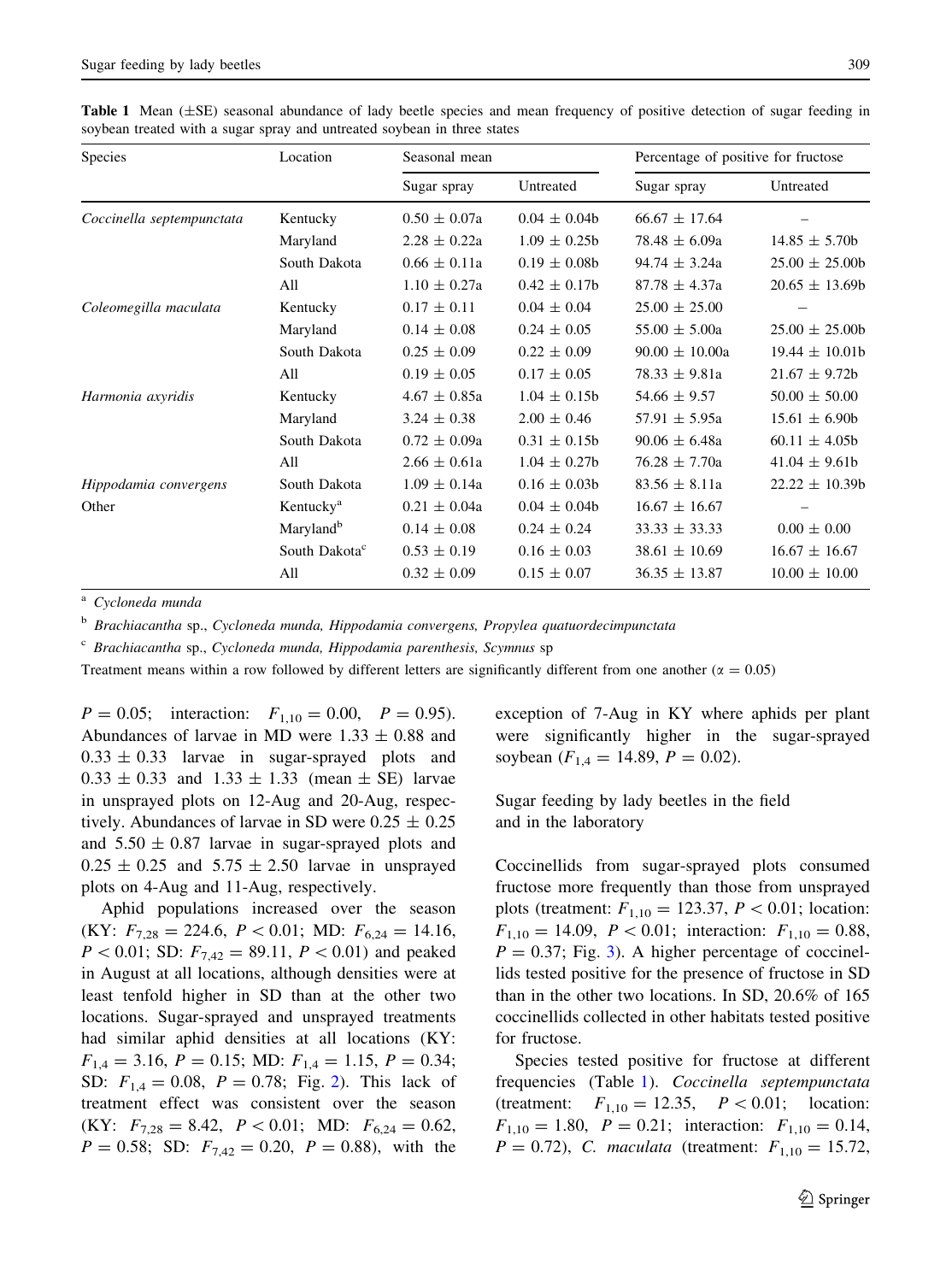<span id="page-5-0"></span>

**Fig. 2** Mean  $(\pm SE)$  seasonal abundance of Aphis glycines in untreated soybean and soybean treated weekly with sugar spray. Note the differences in the y-axis scales

 $P < 0.01$ ; location:  $F_{1,10} = 3.82$ ,  $P = 0.09$ ; interaction:  $F_{1,10} = 3.49$ ,  $P = 0.10$ ) and H. axyridis (treatment:  $F_{1,10} = 18.80, P < 0.01;$  location:  $F_{1,10} = 20.67, P < 0.01;$  interaction:  $F_{1,10} = 0.34,$  $P = 0.57$ ) from sugar-sprayed soybean tested positive for fructose more frequently than those collected in untreated soybean (Table [1](#page-4-0)). This treatment effect was also seen in H. convergens in SD ( $F_{1,7} = 14.73$ ,  $P < 0.01$ ; Table [1\)](#page-4-0). There was no difference in the



Fig. 3 Mean  $(+SE)$  percentage of individual lady beetles collected in sugar-sprayed and untreated soybean that tested positive for the presence of fructose. '\*' indicates significantly different treatment means ( $\alpha = 0.05$ ), and the number of lady beetles assayed are indicated above each bar

proportion testing positive for sugar feeding in other lady beetle species collected in MD and SD (treatment:  $F_{1,10} = 1.44$ ,  $P = 0.26$ ; location:  $F_{1,10} =$ 0.00,  $P = 0.98$ ; interaction:  $F_{1,10} = 0.24$ ,  $P = 0.63$ ; Table [1](#page-4-0)).

Sugar feeding laboratory assay

Sucrose was completely digested within 1–2 h of ingestion (Fig. [4](#page-6-0)). With the criteria for a positive being the average of 24 h starved individuals plus three standard deviations, the window for detection of sugar ingested in a 10 s feeding event in a starved beetle is less than 1 h (Fig. [4](#page-6-0)).

#### **Discussion**

This study demonstrates that adult coccinellids commonly feed on sugar in the field. The addition of a sucrose spray in soybean elevated the abundances of coccinellids, and the availability of sugar often affected the feeding behavior of this group. Thus, the availability of sugar within a habitat functions by both altering the foraging behavior of lady beetles (Carter and Dixon [1984;](#page-7-0) Van Der Werf et al. [2000](#page-8-0); Křivan [2008](#page-8-0)), and serve as an important component of their diets under natural conditions, but both of these patterns depend on the coccinellid species in question.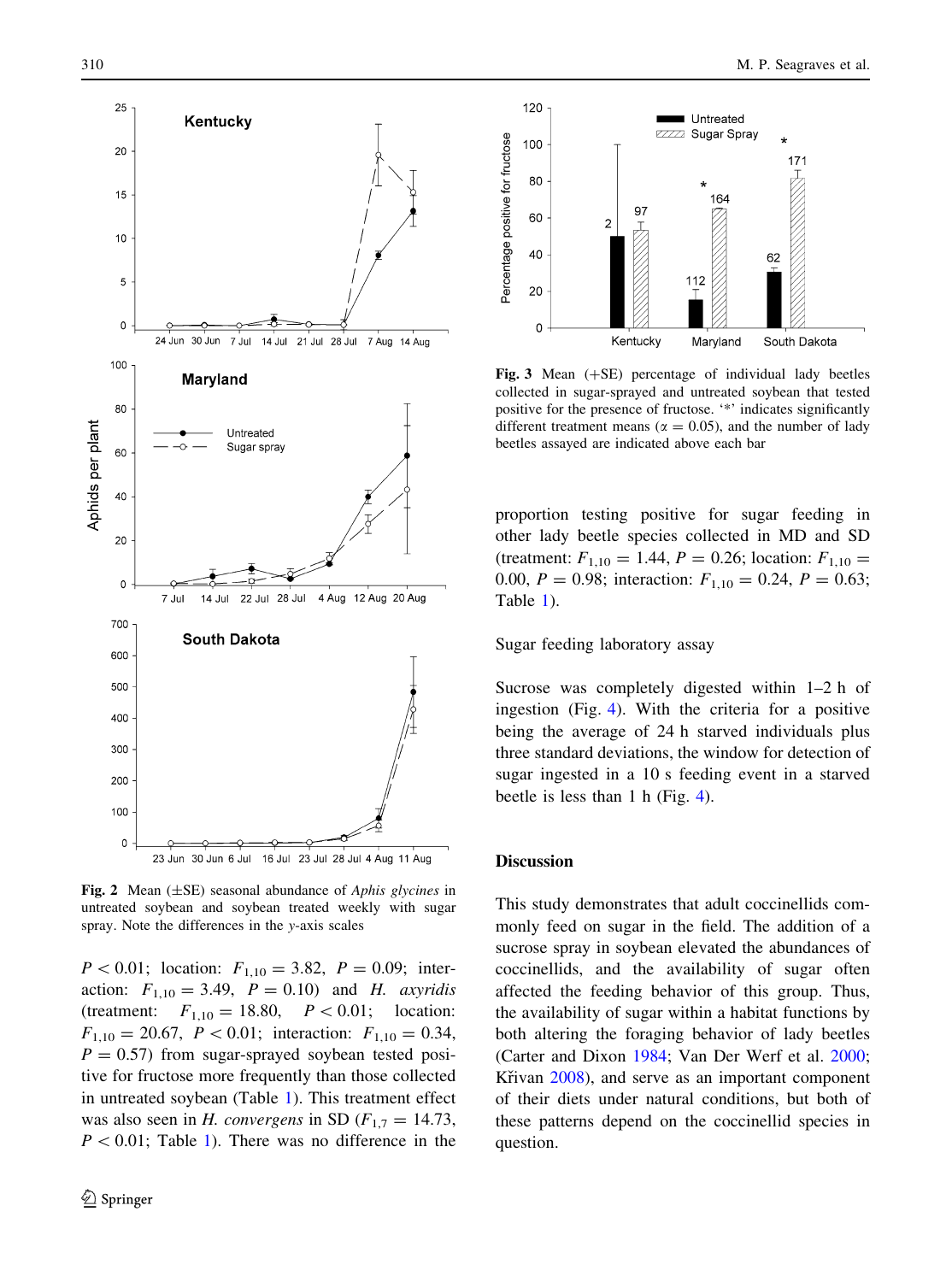<span id="page-6-0"></span>Fig. 4 Detection of fructose (using the cold anthrone test) in four species of lady beetles fed sucrose in the laboratory. Optical densities were recorded at 630 nm. Error bars represent SE. Dashed lines represent detection thresholds determined as sum of average of 12 starved individuals of the same species and three times the standard deviation. Regression lines represent exponential decay rates



Several species of aphidophagous coccinellids were more abundant in soybean that had weekly applications of sucrose sprays then in untreated soybean, a trend commonly observed in other cropping systems (Ewert and Chiang [1966;](#page-8-0) Schiefelbein and Chiang [1966](#page-8-0); Evans and Swallow [1993;](#page-8-0) Evans and Richards [1997](#page-8-0); Wade et al. [2008;](#page-8-0) Lundgren [2009b\)](#page-8-0). When all locations were examined together, coccinellids were much more abundant in sugarsprayed soybean than in untreated soybeans. This treatment effect was seen in KY and SD but not in MD. Even though coccinellid densities were not significantly different between treatments in MD, it is notable that coccinellids were more abundant on sugar-sprayed soybean on all but one sampling date. The lack of treatment effect in MD was largely driven by H. axyridis, which had equivalent densities in the two treatments. In KY and SD, this species was more abundant in sugar-sprayed soybean. The effect of increased numbers of coccinellids in the sugarsprayed soybean in SD waned late in the season. This corresponds to an increase in the aphid populations in both treatments, as well as in the surrounding soybean. We found that the effects of sugar applications diminished as aphid populations increased; this trend is in accord with observations of Schiefelbein and Chiang [\(1966](#page-8-0)) and Carlson and Chiang ([1973\)](#page-7-0), who reported that sugar sprays do not concentrate coccinellids in corn when aphids were at

high densities. It is also noteworthy that coccinellids were fairly rare in soybeans during the first part of the growing season of our study, and the trends we observed may be stronger in more coccinellid-rich habitats.

Although coccinellids frequently consumed fructose under untreated conditions, they ate it more frequently when soybeans were treated with sucrose than when soybeans were untreated (Fig. [3\)](#page-5-0). Depending on location, species sampled, and time of year, 10–60% of the coccinellids collected from untreated soybean consumed sugar. These results are particularly significant considering that all of the coccinellid species assayed in the laboratory digested sugar meals within 1 h of ingestion (Fig. 4). Gut analyses of this nature need to be interpreted with care, since the digestion, and thus detection, of food in coccinellids is influenced by numerous factors (Sunderland [1996;](#page-8-0) Weber and Lundgren [2009b;](#page-9-0) Lundgren and Weber [2010](#page-8-0)). Nevertheless, our data strongly suggests that these insects must consume sugar very frequently for us to register such a large proportion of positive samples, even within soybeans that did not receive sugar supplements. This suggests that sugar is likely an important dietary component for coccinellids in agroecosystems.

Within the greater coccinellid community, individual species responded differently to the application of sugar in both their numbers and in their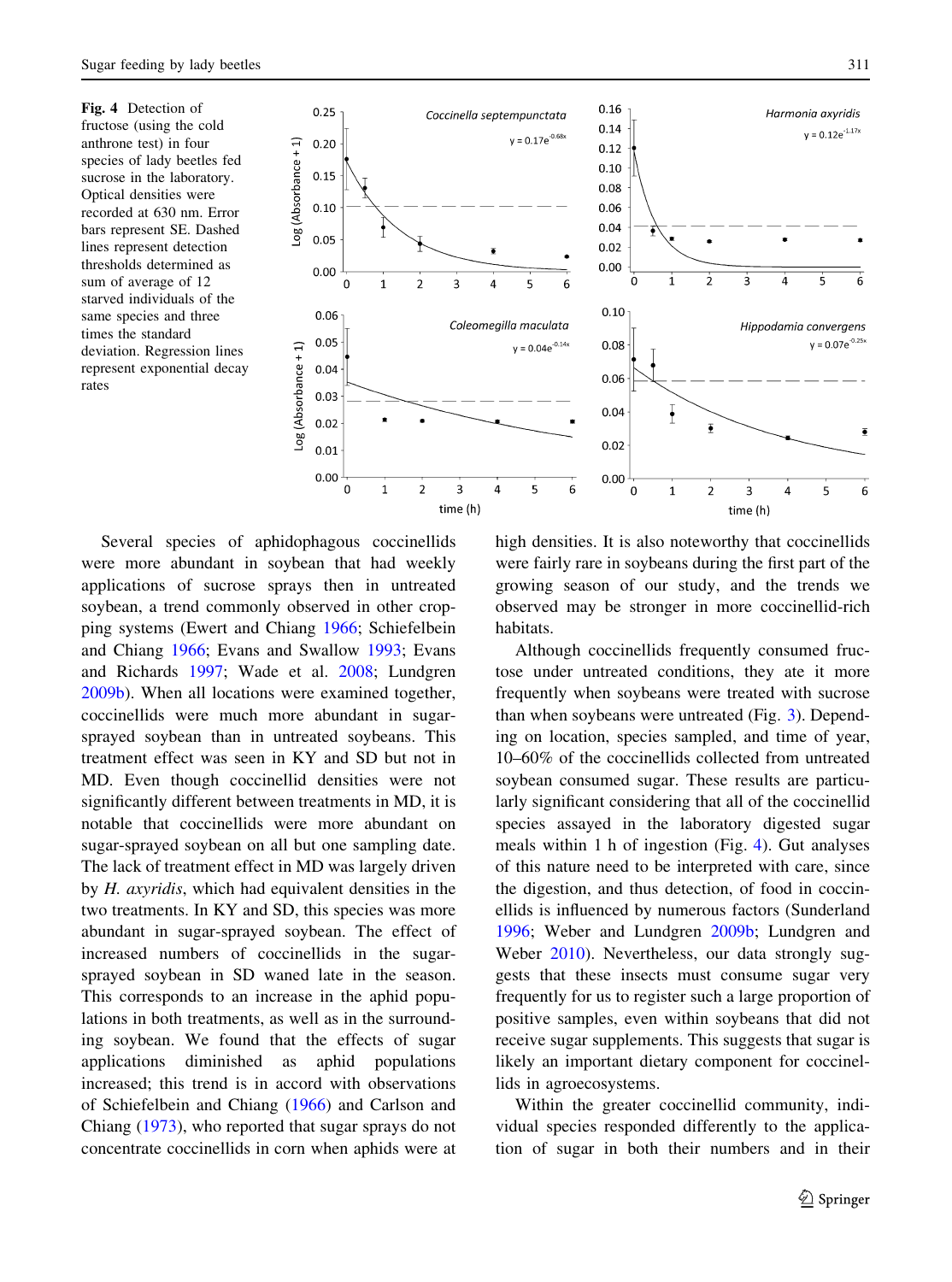<span id="page-7-0"></span>feeding behavior. As mentioned earlier, H. axyridis was equally abundant between the treatments in MD, but was more abundant in sugar-sprayed soybean in both SD and KY. Coccinella septempunctata was more abundant in the sugar-sprayed plots at all locations, as was H. convergens in SD (the only location where this species was abundant). In contrast, similar densities of C. maculata were observed in the two treatments at all locations, but this species was infrequently collected. As for their feeding behavior, H. axyridis collected from untreated soybean were more frequently positive for sugar feeding than other coccinellids (Table [1](#page-4-0)). This is especially stark in comparison to C. septempunc*tata*. It may be that  $H$ . *axyridis* is more vagile than the other species, and the individuals we collected may have recently been in a different habitat than the untreated soybean. Coccinellids are known to have very different diets under field conditions, depending on relative food availability, species-specific characteristics, and landscape structure (Triltsch [1999](#page-8-0); Harmon et al. [2000;](#page-8-0) Lundgren et al. [2004](#page-8-0); Weber and Lundgren [2009a;](#page-9-0) Davidson and Evans 2010). We believe that all of these intrinsic and extrinsic characteristics could explain the species-specific responses observed in numerical and feeding responses in this study.

Despite elevated coccinellid densities in the sugar-spray plots, aphid densities were similar to the untreated soybean at all points in the season. Therefore, early-season application of sugar sprays is likely not a viable option for increasing early season soybean aphid control. Soybean aphids may not be a good prey item for coccinellids due to their defenses or their potentially low nutritional quality (Toft [2005](#page-8-0); Butler and O'Neil 2006). For example, a recent study showed that *C. maculata* did not digest soybean aphids consistently over their larval life like they did other foods (Lundgren and Weber [2010](#page-8-0)). It is also worth noting that provision of sugar does not necessarily enhance biological control since parasitism rates are sometimes unaffected when a habitat is sprayed with sugar sprays (Lundgren et al. [2002](#page-8-0); Rogers and Potter [2004](#page-8-0)), and the sudden abundance of other non-prey foods can detract from predation in other systems (Dennis and Sotherton 1994; Cottrell and Yeargan 1998; Lundgren et al. [2004;](#page-8-0) Spellman et al. [2006\)](#page-8-0). Clearly, more research on how the availability of non-prey foods (including sugar) affects

predation and foraging behavior is required in order to optimally conserve natural enemies within cropland.

Acknowledgments The authors are grateful for the technical help of Janet Fergen, Mallory Johnson, and Chloe Kruse at the South Dakota location. In Maryland, Keri Athanas, Holly Badin, Meiling Webb, and Michael Athanas performed field sprays, samplings and collections. Thanks also to BARC Farm Crew for planting the crop in spite of unfavorable weather. In Kentucky, we thank Sarah Thompson and Karindah Sudarmadji for assisting in the field and laboratory. We also thank Dr. Ricardo Bessin for accommodating our use of soybean fields. J. P. Michaud (Kansas State University) and Jana Lee (USDA-ARS, Corvallis, OR) provided helpful comments on an earlier draft of this manuscript. Mention of any proprietary products does not constitute endorsement by the USDA.

## References

- Agnew CW, Sterling WL, Dean DA (1982) Influence of cotton nectar on red imported fire ants and other predators. Environ Entomol 11:629–634
- Bugg RL (1987) Observations on insects associated with a nectar-bearing Chilean tree, Quillaja saponaria Molina (Rosaceae). Pan-Pacific Entomol 63:60–64
- Bugg RL, Dutcher JD, McNeil PJ (1991) Cool-season cover crops in the pecan orchard understory: effects on Coccinellidae (Coleoptera) and pecan aphids (Homoptera: Aphididae). Biol Control 1:8–15
- Butler CD, O'Neil RJ (2006) Defensive response of soybean aphid (Hemiptera: Aphididae) to predation by insidious flower bug (Hemiptera: Anthocoridae). Ann Entomol Soc Am 99:317–320
- Carlson RE, Chiang HC (1973) Reduction of an Ostrinia nubialis population by predatory insects attracted by sucrose sprays. Entomophaga 18:205–211
- Carter MC, Dixon AFG (1984) Honeydew: an arrestant stimulus for coccinellids. Ecol Entomol 9:383–387
- Cottrell TE, Yeargan KV (1998) Effect of pollen on Coleomegilla maculata (Coleoptera: Coccinellidae) population density, predation, and cannibalism in sweet corn. Environ Entomol 27:1402–1410
- Davidson LN, Evans EW (2010) Frass analysis of diets of aphidophagous lady beetles (Coleoptera: Coccinellidae) in Utah alfalfa fields. Environ Entomol 39:576–582
- Dennis PA, Sotherton NW (1994) Behavioural aspects of staphylinid beetles that limit their aphid feeding potential in cereal crops. Pedobiologia 38:222–237
- Dreyer BS, Neuenschwander P, Baumgartner J, Dorn S (1997) Trophic influences on survival, development and reproduction of Hyperaspis notata (Col., Coccinellidae). J Appl Entmol 121:249–256
- Evans EW (2000) Egg production in response to combined alternative foods by the predator Coccinella transversalis. Entomol Exp Appl 94:141–147
- Evans EW, Dixon AFG (1986) Cues for oviposition by ladybird beetles (Coccinellidae): response to aphids. J Anim Ecol 55:1027–1034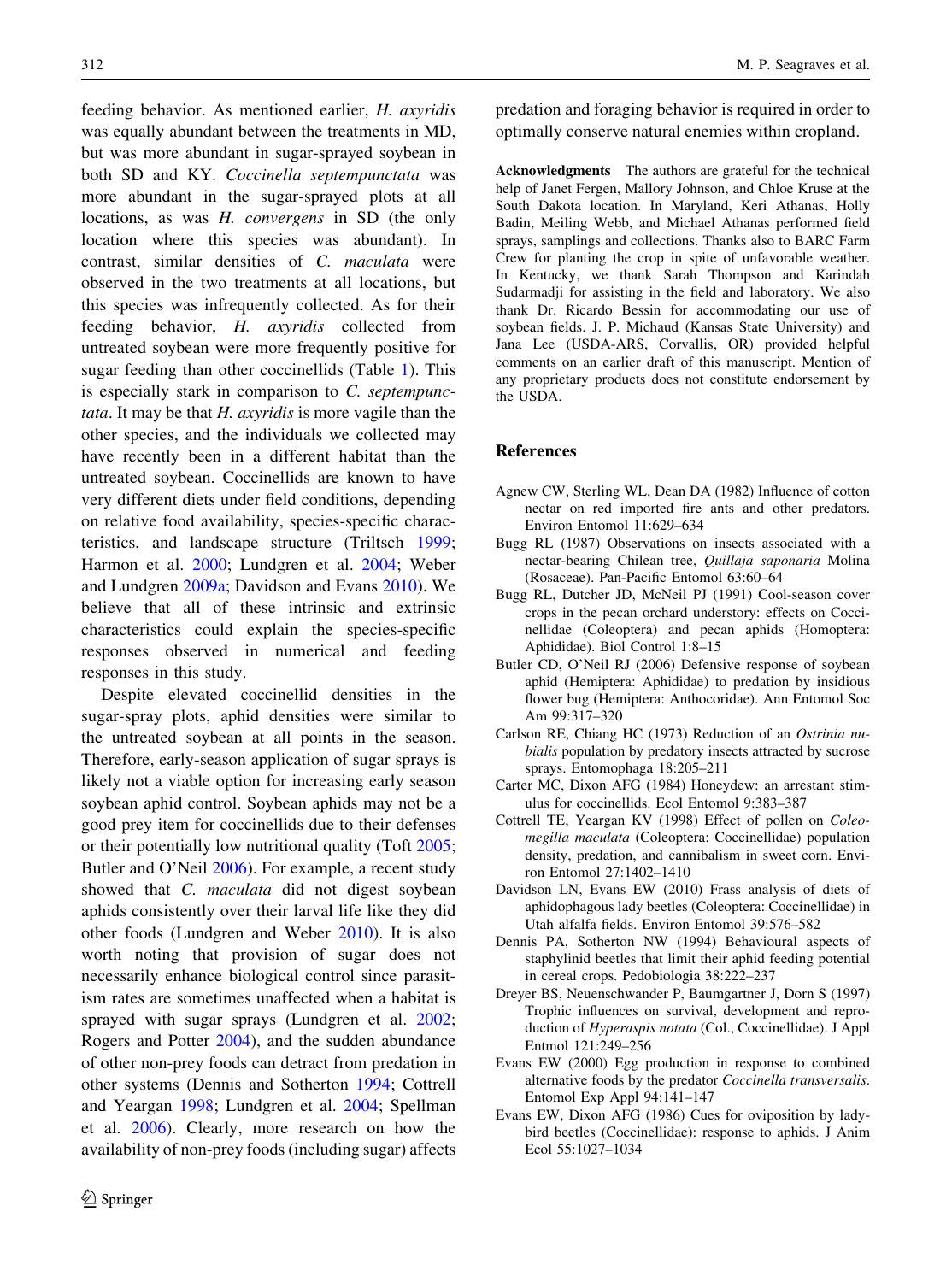- <span id="page-8-0"></span>Evans EW, Richards DR (1997) Managing the dispersal of ladybird beetles (Col: Coccinellidae): use of artificial honeydew to manipulate spatial distributions. Entomophaga 42:93–102
- Evans EW, Swallow JG (1993) Numerical responses of natural enemies to artificial honeydew in Utah alfalfa. Environ Entomol 22:1392–1401
- Ewert MA, Chiang HC (1966) Dispersal of three species of coccinellids in corn fields. Can Entomol 98:999–1003
- Hagen KS, Sawall JR Jr, Tassan RL (1970) The use of food sprays to increase effectiveness of entomophagous insects. Proc Tall Timbers Conf Ecol Anim Control Habitat Manage 2:59–82
- Harmon JP, Ives AR, Losey JE, Olson AC, Rauwald KS (2000) Coleomegilla maculata (Coleoptera: Coccinellidae) predation on pea aphids promoted by proximity to dandelions. Oecologia 125:543–548
- Harwood JD, Bostrom MR, Hladilek EE, Wise DH, Obrycki JJ (2007) An order-specific monoclonal antibody to Diptera reveals the impact of alternative prey on spider feeding behavior in a complex food web. Biol Control 41:397–407
- Heimpel GE, Lee JC, Wu Z, Weiser L, Wäckers F, Jervis MA (2004) Gut sugar analysis in field-caught parasitoids: adapting methods originally developed for biting flies. Inter J Pest Mgmt 50:193–198
- Křivan V (2008) Dispersal dynamics: distribution of lady beetles (Coleoptera: Coccinellidae). Eur J Entomol 105:405–409
- Lee JC, Andow DA, Heimpel GE (2006) Influence of floral resources on sugar feeding and nutrient dynamics of a parasitoid in the field. Ecol Entomol 31:470–480
- Lundgren JG (2009a) Nutritional aspects of non-prey foods in the life histories of predaceous Coccinellidae. Biol Control 51(2):294–305
- Lundgren JG (2009b) Relationships of natural enemies and non-prey foods. Springer, Dordrecht
- Lundgren JG, Weber DC (2010) Changes in digestive rate of a predatory beetle over its larval stage: implications for dietary breadth. J Insect Physiol 56:431–437
- Lundgren JG, Heimpel GE, Bomgren SA (2002) Comparison of Trichogramma brassicae (Hymenoptera: Trichogrammatidae) augmentation with organic and synthetic pesticides for control of cruciferous Lepidoptera. Environ Entomol 31:1231–1239
- Lundgren JG, Razzak AA, Wiedenmann RN (2004) Population responses and food consumption by predators Coleomegilla maculata and Harmonia axyridis (Coleoptera: Coccinellidae) during anthesis in an Illinois cornfield. Environ Entomol 33:958–963
- Matsuka M, Watanabe M, Niijima K (1982) Longevity and oviposition of Vedalia beetles on artificial diets. Environ Entomol 11:816–819
- Nalepa CA, Bambara SB, Burroughs AM (1992) Pollen and nectar feeding by Chilocorus kuwanae (Silvestri) (Coleoptera: Coccinellidae). Proc Entomol Soc Wash 94:596–597
- Nedved O, Ceryngier P, Hodkova M, Hodek I (2001) Flight potential and oxygen uptake during early dormancy in Coccinella septempunctata. Entomol Exp Appl 99:371–380
- Obrycki JJ, Harwood JD, Kring TJ, O'Neil RJ (2009) Aphidophagy by Coccinellidae: application of biological control in agroecosystems. Biol Control 51:244–254
- Patt JM, Hamilton GC, Lashomb JH (1997) Impact of stripinsectary intercropping with flowers on conservation biological control of the Colorado potato beetle. Adv Hort Sci 11:175–181
- Pemberton RW, Vandenberg NJ (1993) Extrafloral nectar feeding by ladybird beetles (Coleoptera: Coccinellidae). Proc Entomol Soc Wash 95:139–151
- Putman WL (1955) Bionomics of Stethorus punctillum Weise (Coleoptera: Coccinellidae) in Ontario. Can Entomol 87:9–33
- Ragsdale DW, McCornack BP, Venette RC, Potter BD, Mac-Rae IV, Hodgson EW, O'Neal ME, Johnson KD, O'Neil RJ, DiFonzo CD, Hunt TE, Glogoza PA, Cullen EM (2007) Economic threshold for soybean aphid (Hemiptera: Aphididae). J Econ Entomol 100:1258–1267
- Reznik SY, Vaghina NP (2006) Dynamics of fat content during induction and termination of "trophic diapause" in Harmonia sedecimnotata Fabr. females (Coleoptera, Coccinellidae). Entomol Rev 86:125–132
- Rogers ME, Potter DA (2004) Potential for sugar sprays and flowering plants to increase parasitism of white grubs (Coleoptera: Scarabaeidae) by tiphiid wasps (Hymenoptera: Tiphiidae). Environ Entomol 33:619–626
- Schiefelbein JW, Chiang HC (1966) Effects of spray of sucrose solution in a corn field on the populations of predatory insects and their prey. Entomophaga 2:333–339
- Smith SF, Krischik VA (1999) Effects of systemic imidacloprid on Coleomegilla maculata (Coleoptera: Coccinellidae). Environ Entomol 28:1189–1195
- Spellman B, Brown MW, Matthews CR (2006) Effect of floral and extrafloral resources on predation of Aphis spiraecola by Harmonia axyridis on apple. BioControl 51:715–724
- Sunderland KD (1996) Progress in quantifying predation using antibody techniques. In: Symondson WOC, Liddell JE (eds) The ecology of agricultural pests—biochemical approaches. Chapman & Hall, London, pp 419–456
- Taylor RM, Pfannenstiel RS (2008) Nectar feeding by wandering spiders on cotton plants. Environ Entomol 37:996–1002
- Toft S (2005) The quality of aphids as food for generalist predators: implications for natural control of aphids. Eur J Entomol 102:371–383
- Triltsch H (1999) Food remains in the guts of Coccinella septempunctata (Coleoptera: Coccinellidae) adults and larvae. Eur J Entomol 96:355–364
- van den Meiracker RAF, Hammond WNO, van Alphen JJM (1990) The role of kairomones in prey finding by Diomus sp. and Exochomus sp. two coccinellid predators of the cassava mealybug, Phenacoccus manihoti. Entomol Exp Appl 56:209–217
- van Der Werf W, Evans EW, Powell J (2000) Measuring and modeling the dispersal of Coccinella septempunctata (Coleoptera: Coccinellidae) in alfalfa fields. Eur J Entomol 97:487–493
- van Handel E (1985) Rapid determination of glycogen and sugars in mosquitoes. J Am Mosquito Control Assoc 1:299–301
- Wade MR, Zalucki MP, Wratten SD, Robinson KA (2008) Conservation biological control of arthropods using artificial food sprays: current status and future challenges. Biol Control 45:185–199